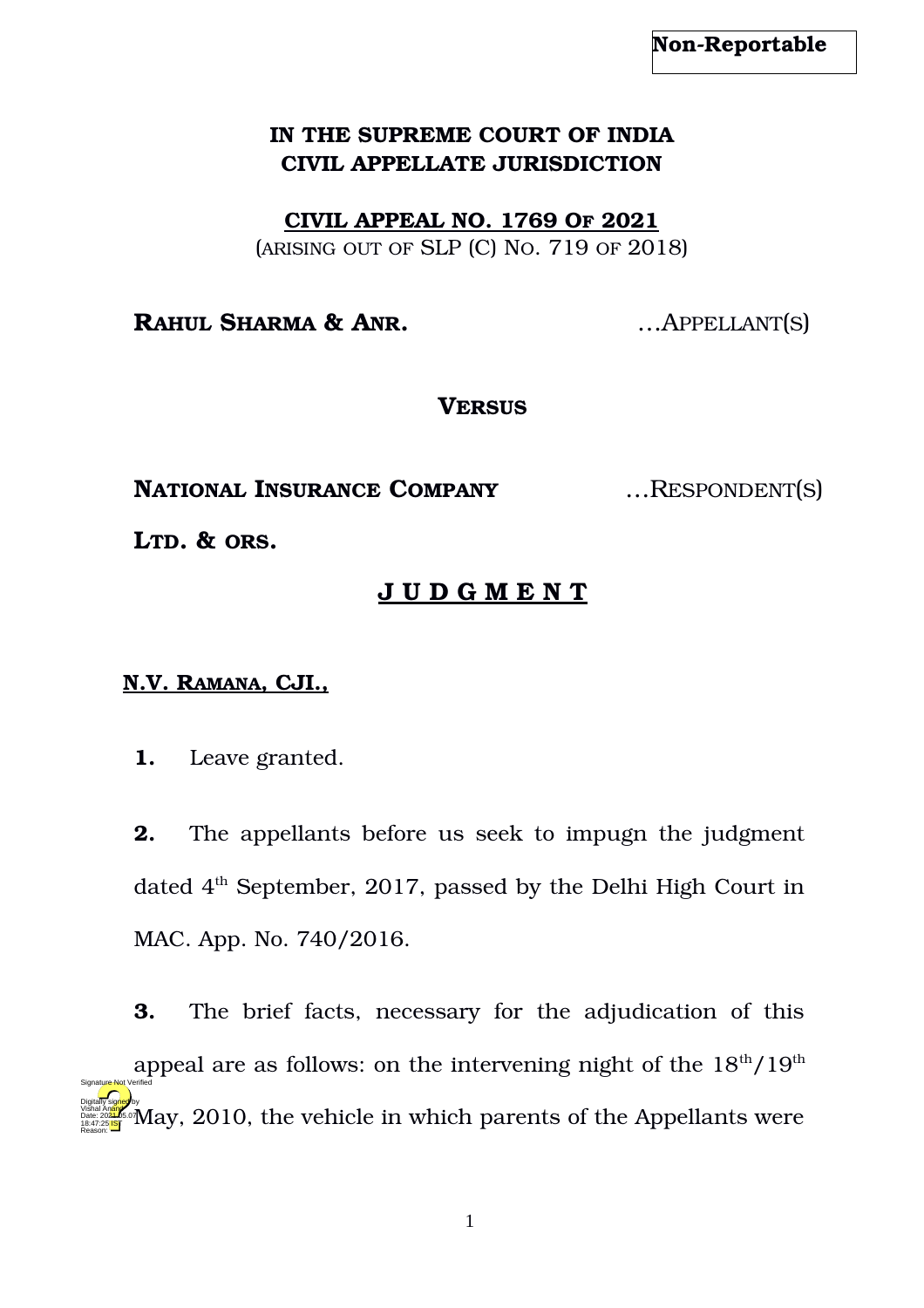travelling rammed into a truck, near Phagwara, Punjab. Resultantly, they succumbed to the injuries sustained in the accident. The car was plying other relatives of the Appellants and the deceased. Thereafter, F.I.R. no. 76/10, was registered in PS Sadar Phagwara, Punjab under Sections 249, 304A, 427 of the Indian Penal Code, 1860 in this regard. It may be relevant to note that the vehicle was, during the relevant period, insured by the National Insurance Co. Ltd. (hereinafter, referred to as NIC), the Respondent No. 1 herein.

**4.** The Appellants instituted a claim petition before the Motor Accidents Claims Tribunal (hereinafter, "the MACT"), under Sections 166 and 140 of the Motor Vehicles Act, 1988, for grant of compensation for the death of their parents, which were registered as cases numbered, MACT No. 349/2010 (with respect to Mrs. Manisha Sharma) and MACT No. 350/2010 (with respect to Mr. Sunil Sharma), and were adjudicated *vide* a common award dated  $7<sup>th</sup>$  June, 2016.

**5.** The present appeal pertains to the claim petition preferred on the account of the death of the appellants mother.

2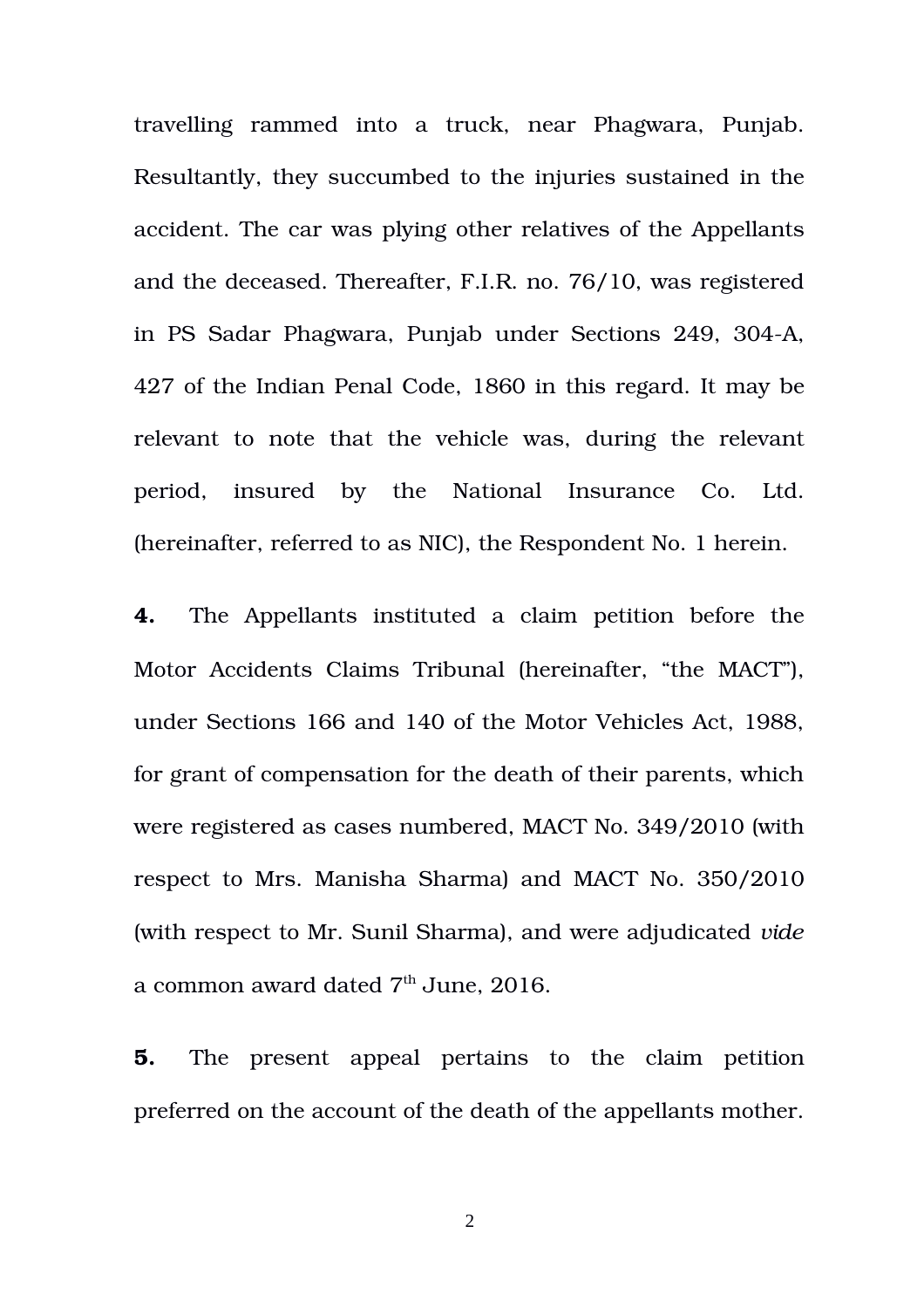The appellants' mother, Mrs. Manisha Sharma, was aged about 37 years and was a self-employed individual.

**6.** The Tribunal, while adjudicating the claim, determined the compensation to be Rs. 41,55,235. The Tribunal relied upon the Income Tax Return of the deceased and concluded that her annual income was Rs. 2,55,349. Based on the dictum of this Court in *Sarla Verma* **v.** *Delhi Transport Corporation***, (2009) 6 SCC 121**, 50% addition was included towards future prospects and the multiplier was taken to be 15. Since, the deceased had two dependents,  $1/3^{rd}$  of the deceased's income was deducted on account of personal and living expenses. The non-pecuniary compensation was calculated at Rs. 3,25,000. The NIC, being the insurer of the vehicle, was held liable to pay the compensation of Rs. 41,55,235 with an interest of 9% per annum from the date of filing of the claim petition.

**7.** Aggrieved, the insurance company preferred an appeal against the award of the MACT before the Delhi High Court, which disposed of the appeal *vide* the impugned judgment

3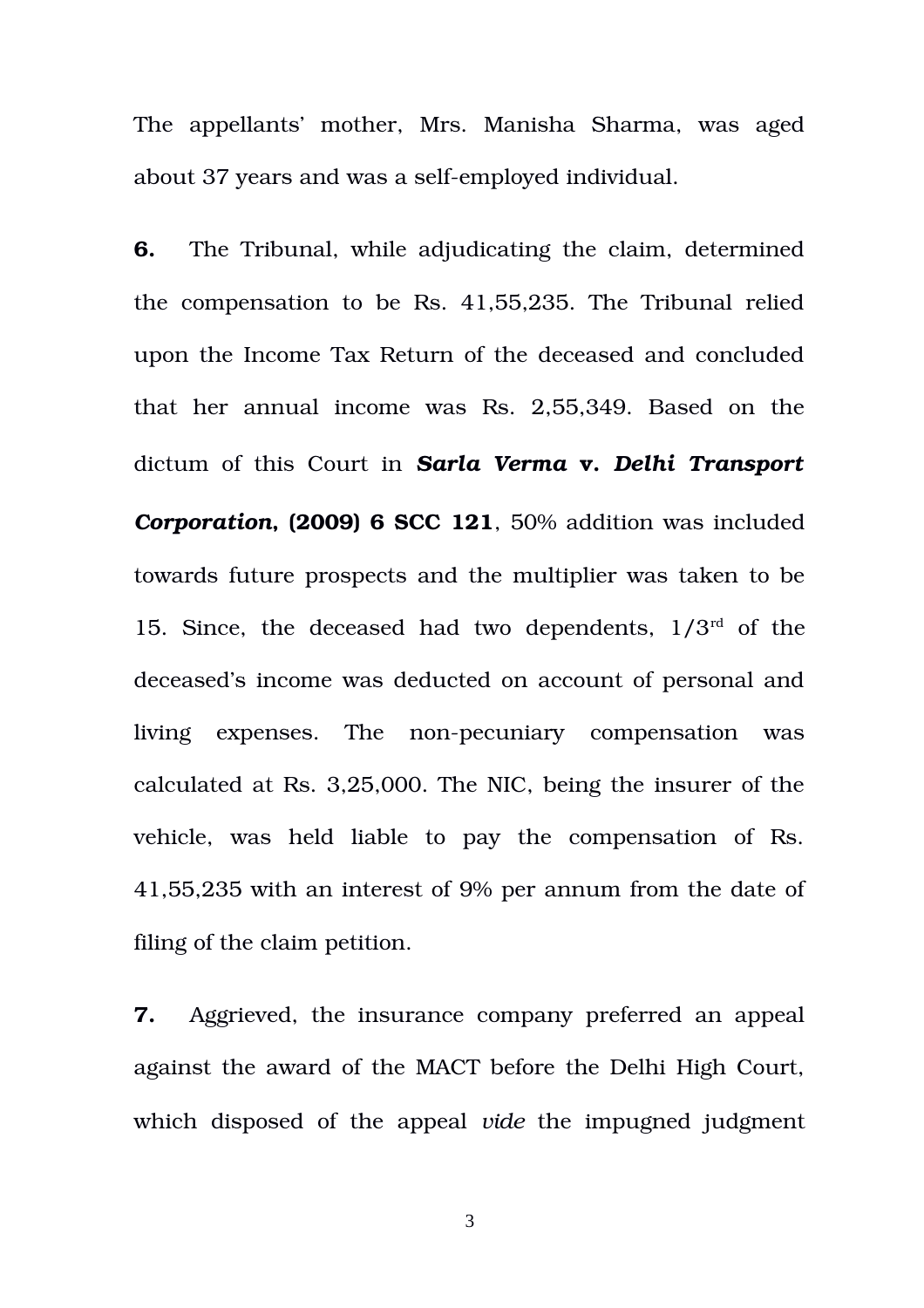dated  $4<sup>th</sup>$  September, 2017. The High Court, in its common judgement, calculated the pecuniary compensation as Rs. 19,16,000 and the non-pecuniary damages was calculated as  $Rs.2,50,000$ , for a total compensation of Rs.  $21.66,000/-$ , in MAC. APP. 740/2016. While passing the aforesaid impugned order, the High Court deducted 50% of income towards personal and living expenses. The High Court however, held the deceased ineligible for the grant of future prospects as she was self-employed.

**8.** Aggrieved by the impugned judgement, the Appellants have preferred the present appeal, by way of Special Leave, impugning only the compensation as modified in MAC. App. No. 740/2016.

**9.** We have heard the counsel for the Appellants and the counsel for the NIC, Respondent No. 1. The Respondents No. 2 and 3 have not tendered their appearances, despite service. The insurance company has also placed on record their written submissions, which have been perused.

4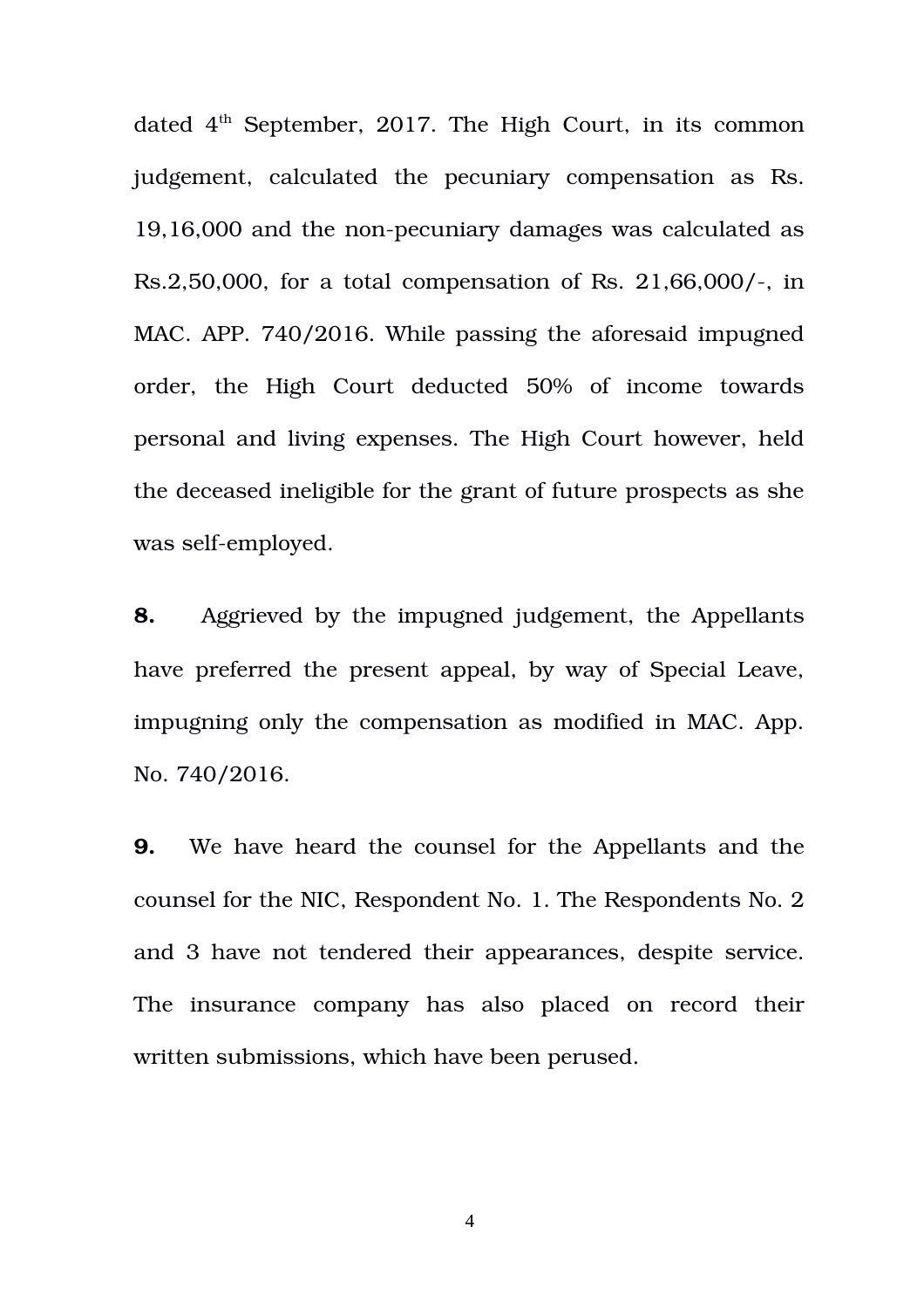**10.** This Court in a Five Judge Bench decision in *National Insurance Co. Ltd.* **v.** *Pranay Sethi*, **(2017) 16 SCC 680**, clearly held that in case the deceased is self-employed and below the age of 40, 40% addition would be made to their income as future prospects. In the present case, the deceased was self-employed and was 37 years old, therefore, warranting the addition of 40% towards future prospects. Moreover, *Pranay Sethi* (*supra*), affirming the ratio in *Sarla Verma* (*supra*), held that the deduction towards personal and living expenses for a person such as the deceased who was married with two dependents, to be one-third  $(1/3<sup>rd</sup>)$ . Since the High Court in the impugned judgment deducted 50% the same merits interference by this Court.

**11.** Therefore, in light of the above, the compensation as awarded to the Appellants by the High Court is modified to the extent of deduction towards personal and living expenses (determined to be one-third  $(1/3<sup>rd</sup>)$ ) and 40% addition towards future prospects. The annual income of the deceased (Mrs. Manisha Sharma) was Rs. 2,55,349. After deducting personal and living expenses and adding future prospects, the annual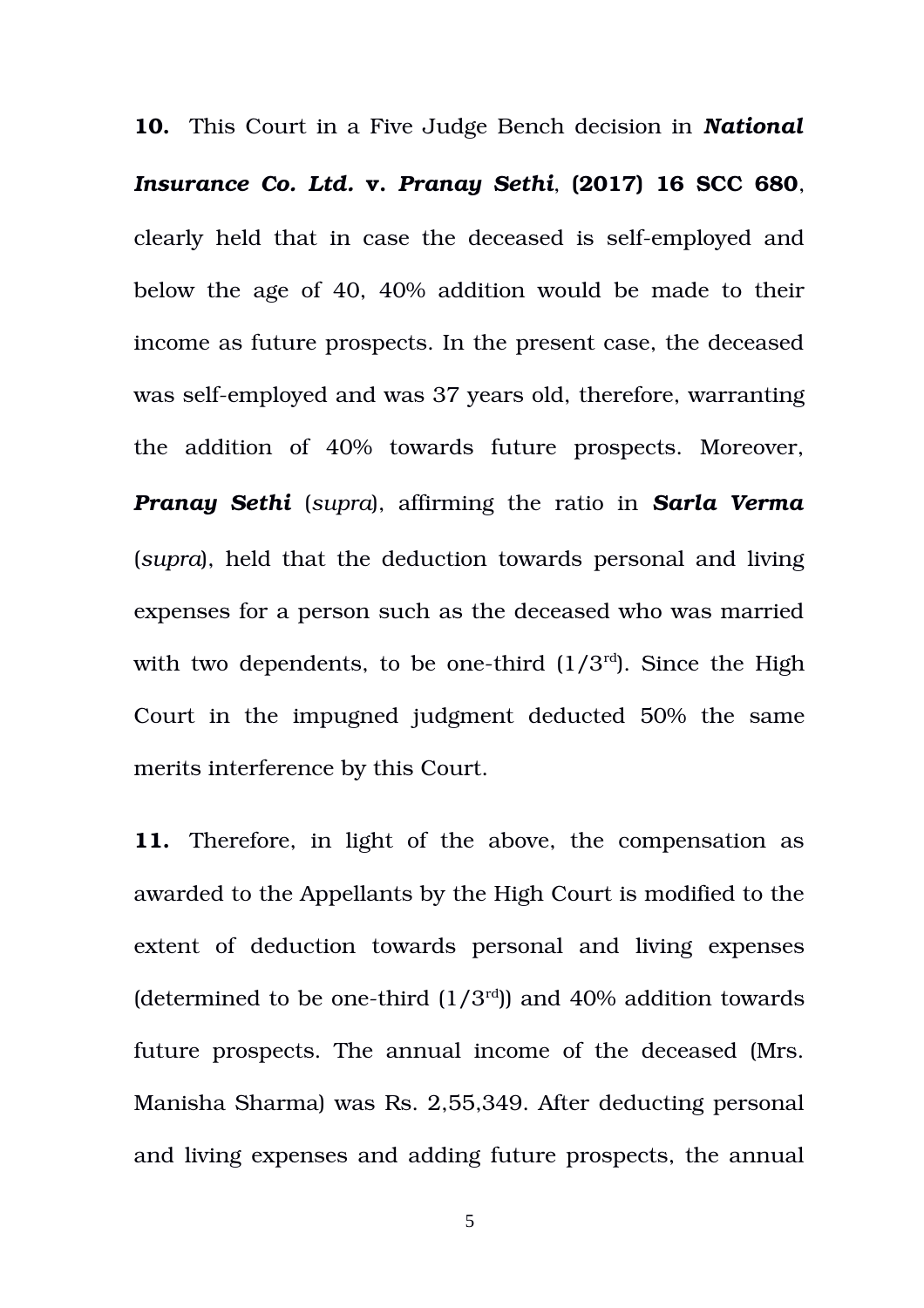income is determined at Rs. 2,38,326/-. The multiplier of 15 is appropriate, considering the age of the deceased. Accordingly, the total loss of dependency, is calculated to be Rs. 35,74,890/. We do not find any reason to interfere with any other heads as determined by the High Court.

12. Hence, the total compensation is determined to be, Rs. 38,24,890/- payable with interest of 9% per annum from the date of filing of the claim petition till realisation, set off against the part compensation already received, if any.